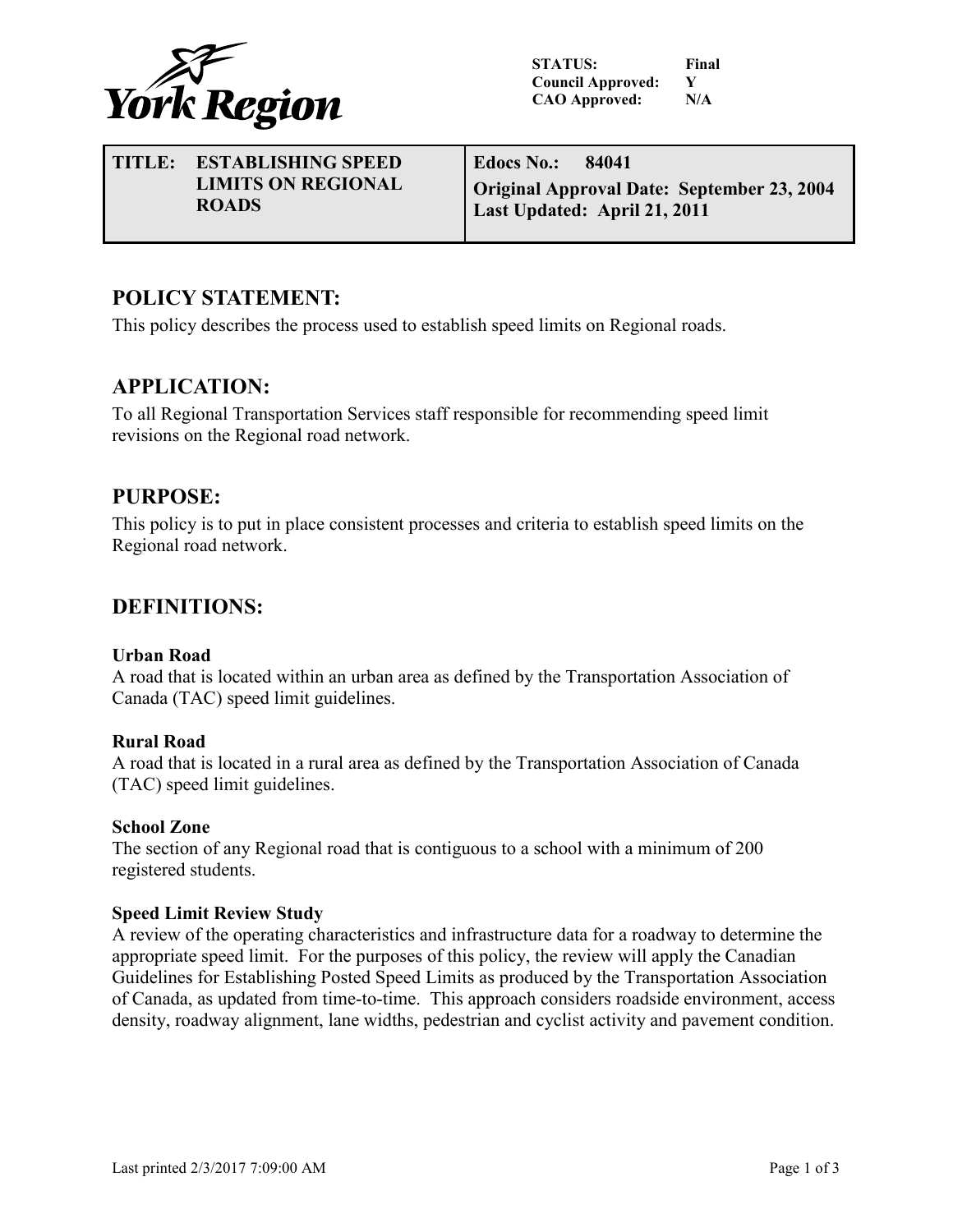# **DESCRIPTION:**

The Transportation Association of Canada (TAC) Guidelines for Establishing Posted Speed Limits is the proposed method of establishing maximum speed limits on Regional roads. The TAC Guideline considers the following roadway elements:

- Number of access driveways Presence of on-street parking
- 
- 
- 
- 
- 
- Visibility Volumes of pedestrians and cyclists
- Traffic volumes Number of properties that front onto the roadway
- Number of lanes Number and frequency of signalized intersections
- Roadside hazards Presence of public transit
- Pedestrian and cyclist exposure

The process to implement a speed limit revision on a Regional road is:

- 1. Road section identified to Regional staff for consideration of potential speed limit change through request, complaints or staff review.
- 2. Regional staff review the road section in accordance with the Transportation Association of Canada guidelines and the speed limits on Regional roads policy, as described in Attachment 1, to make a recommendation regarding the appropriate posted speed limit.
- 3. Regional staff consult with local municipal staff on the proposed changes and obtain their input.
- 4. Regional staff report through the Transportation Services Committee to Regional Council, on a bi-annual basis, with recommended speed limit changes for Council's consideration.

# **SCHOOL ZONES**

The need for a school zone speed limit will be determined by staff considering the individual situation. To be eligible for a school zone speed limit, the roadway must border a school with a minimum of 200 registered students. A school zone speed limit may be up to 20 kilometres-perhour lower than the speed limit on the adjacent road sections. The lowest maximum speed limit that is permitted under the Highway Traffic Act of Ontario (RSO 1990) is 40 kilometres-perhour. The lower speed limit will be applicable to the section of road that fronts the school and for 150 metres along the road on either side of the school property. The lowered speed limit may be extended if it results in an adjacent speed limit that is shorter than desired.

If a school zone speed limit is warranted, the school zone speed limit shall be in effect during the times of the day that students are walking to and from school. The school zone speed limit will be delineated using the sign shown in Figure 2.